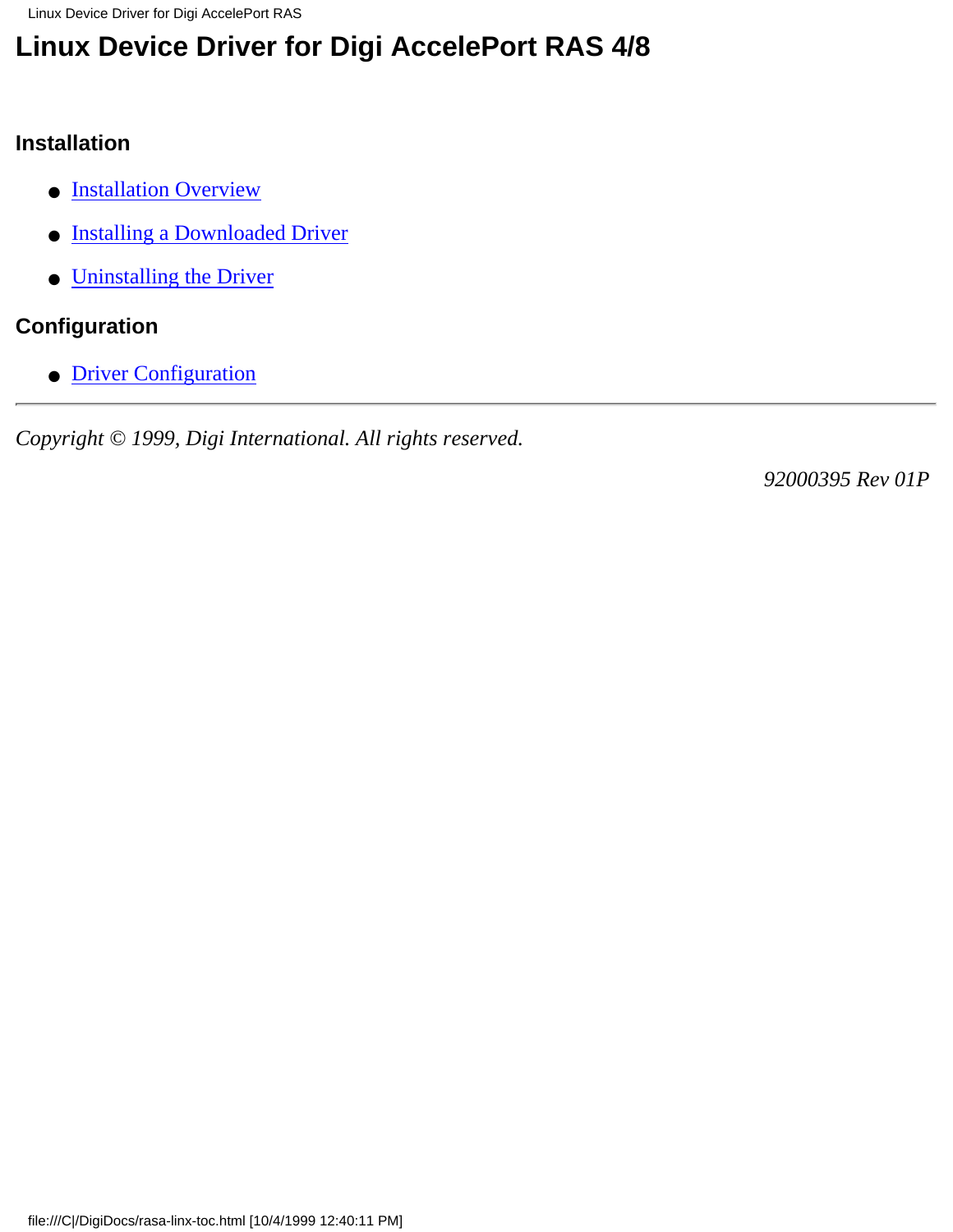# <span id="page-1-0"></span>**Setup Overview - AccelePort RAS 4/8 in Linux**

Here are the major steps required to setup an AccelePort RAS adapter.

#### **Overview of Setup Steps**

- 1. Install the adapter. See the appropriate hardware installation card for more information.
- 2. Install the Linux device driver package. See **[Installing a Downloaded Device Driver](#page-2-0)**. This procedure also loads the driver and builds the RAS capable devices.
- 3. Configure the driver. See [Driver Configuration.](#page-4-0)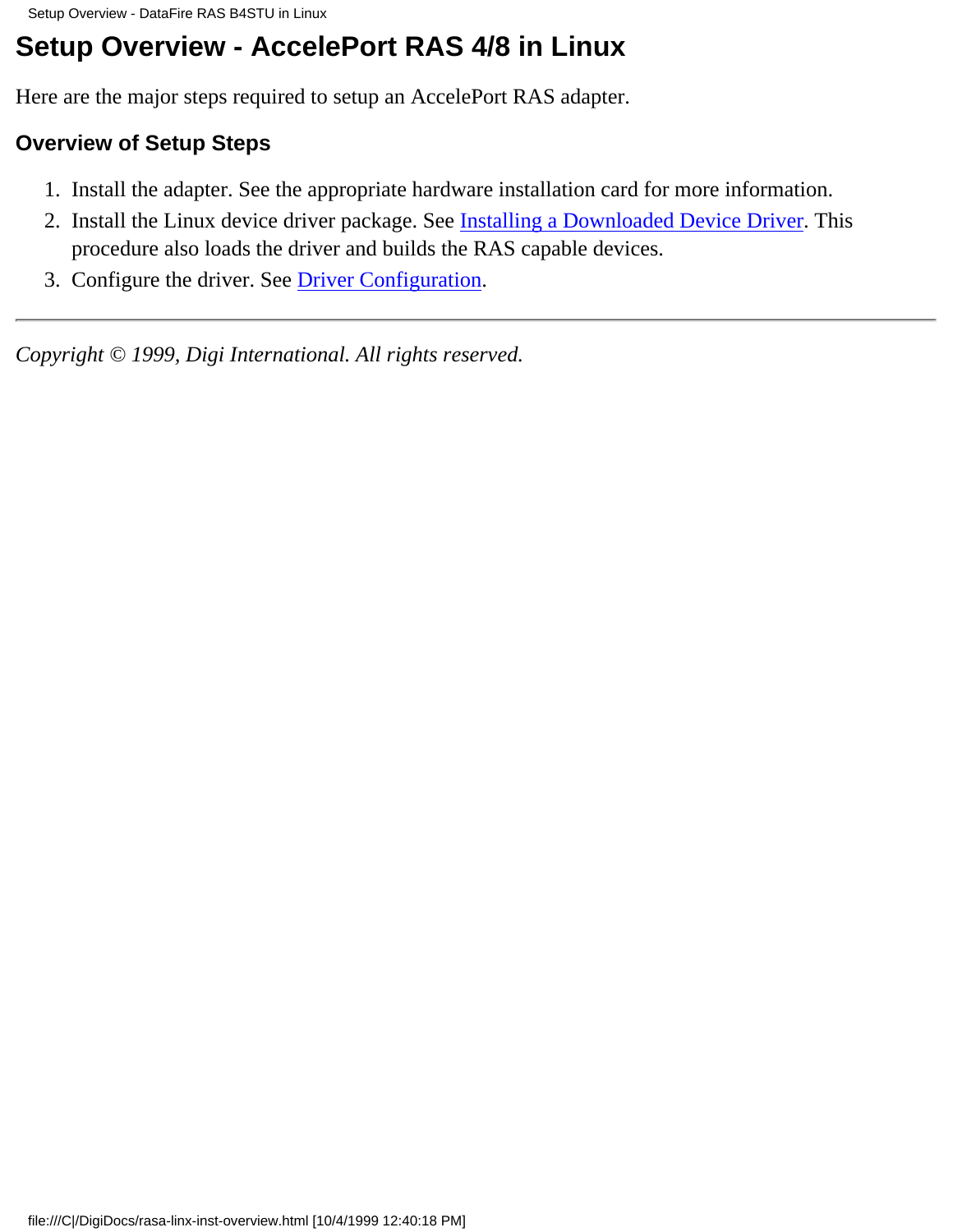# <span id="page-2-0"></span>**Installing a Downloaded Device Driver**

This topic describes how to install a device driver that has been downloaded from the Digi ftp site.

#### **Procedure**

- 1. Log in as super user (root).
- 2. Install and make the driver package by entering **rpm -ihv dgdm<sup>\*</sup>.rpm** (there are no spaces in "**dgdm\*.rpm**"). The driver will be installed in **/usr/src/dg/dgdm/drv/linux**.
- Enter one of the following commands to load the driver and build the devices: 3.

#### *RedHat:* **/etc/rc.d/init.d/dgdm start**

#### *Debian:* **/etc/init.d/dgdm start**

The devices will be created in **/dev/dg/dgdm**, linked to **/dev**, and will have the following format: Dial-in devices: **ttyG***a\_xx*, where *a* is the adapter number and *xx* is the device number. Dial-out devices: **cug***a\_xx*, where *a* is the adapter number and *xx* is the device number.

4. Add the new services to the /etc/rc.d hierarchy by entering the following command:

#### **chkconfig --add dgdm**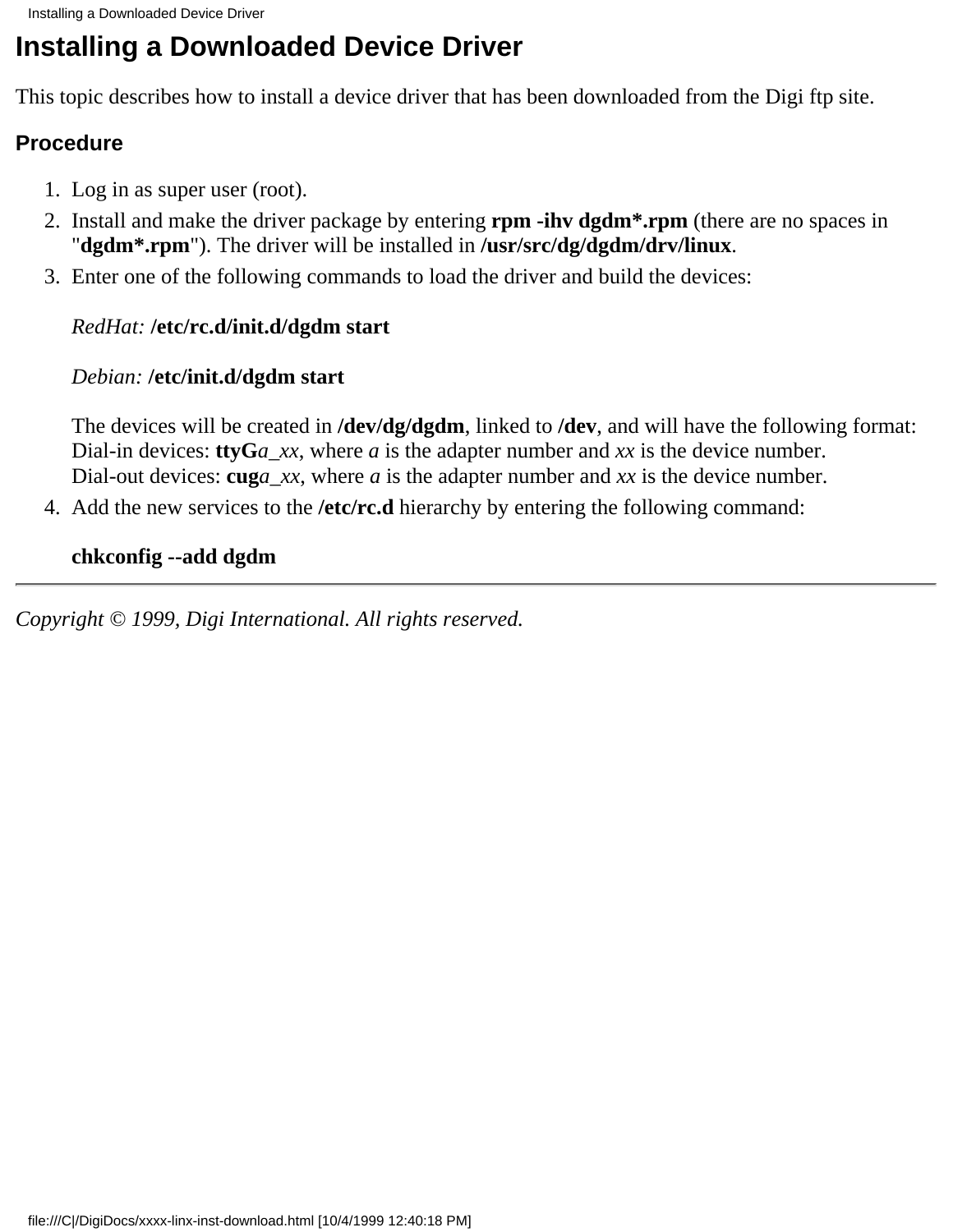<span id="page-3-0"></span>Uninstalling the Device Driver

# **Uninstalling the Device Driver**

- 1. Log in as super user (root).
- 2. Kill all processes that use the dgdm device.
- 3. Remove the device driver module by entering one of the following commands:

#### *RedHat:* **/etc/rc.d/init.d/dgdm stop**

*Debian:* **/etc/init.d/dgdm stop**

4. Enter **rpm -e dgdm**.